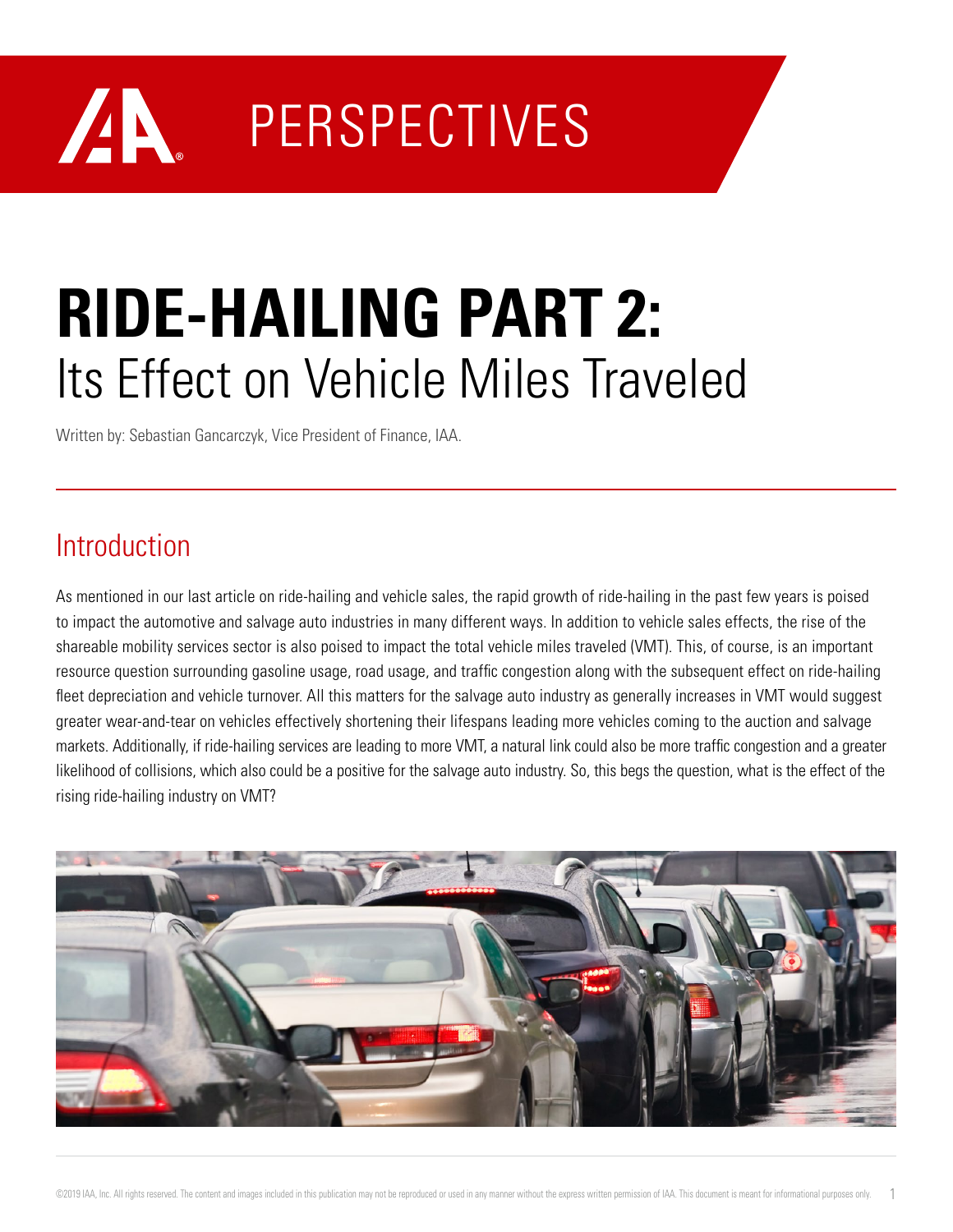### Ride-Hailing and Vehicle Miles Traveled

The direct impact ride-hailing has or will have on VMT depends on how individuals pick their transportation options. Every time a person chooses not to walk, bike, take the subway or bus and elects to hail a driver to pick them up, VMT will increase. Individuals who sell their cars in favor of ride-hailing as its replacement would yield no change in VMT for the passenger, but VMT would increase as result of for-hire drivers "deadheading," or the excess driving needed to commute to their passenger's pick up locations. On the flip side, shared-ride services like UberPool and Lyft Shared Rides offer more efficient alternatives to solo driving in personal vehicles, putting downward pressure on VMT. Additionally, for-hire alternatives may act as a direct substitute to traditional taxicabs, thus likely yielding no substantive change to VMT. Finally, ride-hailing may induce latent demand. That is, the convenience of these services may make people more likely to get out of the house more, further increasing VMT.

So how does this theory play out in the real world? Overall, annual VMT has increased each year since 2012, peaking at 2.6% yearover-year growth in 2016, with that growth decelerating in the two years since. As the popularity of ride-hailing services has grown over the same time frame, it is tricky to estimate the contribution/reduction ride-hailing has had on VMT, as VMT is driven by many factors such as general economic growth and gas prices, to name a few.<sup>1</sup>

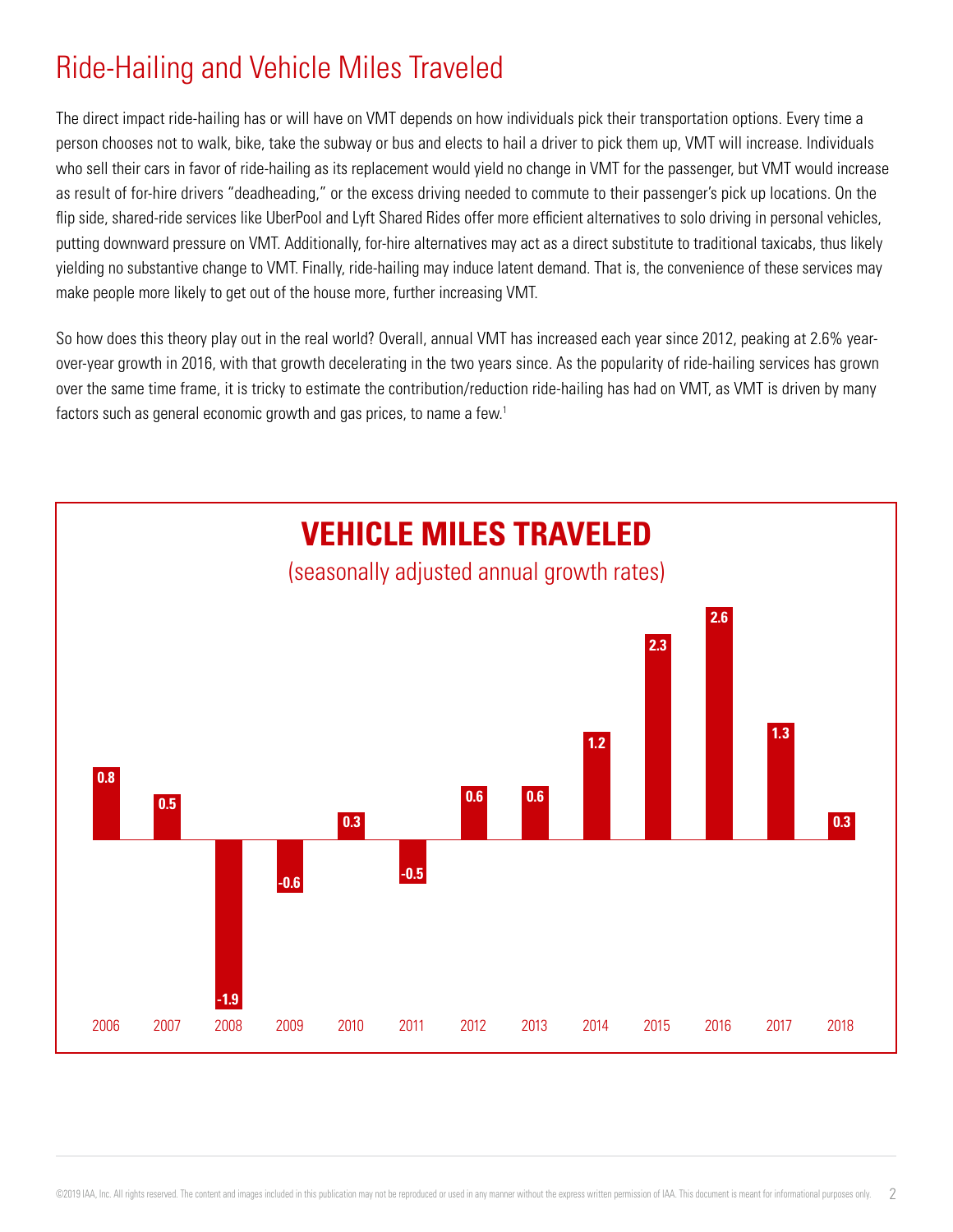To date, most of the evidence points to VMT increases as a result of the growth in ride-hailing options. A 2018 study by the former Deputy Commissioner of Traffic and Planning at the New York City Department of Transportation, Bruce Schaller, suggests the rise of these services has a substantial impact on VMT in urban areas. In fact, using 2017 data, Schaller estimates that these ride-hailing services are responsible for an annual increase of roughly 5.7 billion additional miles traveled across the nine largest metros in the U.S. Moreover, this study estimates that for every mile of personal driving that is decreased due to ride-hailing, 2.6 new vehicles miles are added. This suggests an increase of nearly 160 percent in city VMT as a result of these services.<sup>2</sup>

These findings are supported by a University of Colorado - Denver analysis that found that for every 100 miles with passengers, Uber and Lyft drivers traveled an additional 70 miles without a passenger in "deadheading" and commuting to their service area.<sup>3</sup> Moreover, by surveying passengers, the authors determined that 34% of passengers chose to ride-hail as a substitute for some other lower-VMT mode of transportation.<sup>4</sup> This further perpetuates the notion that ridehailing has, thus far, increased VMT.

As VMT increases and ride-hailing companies become more ingrained in high-density cities, studies are also finding that congestion is increasing in these cities, likely due to ride-hailing services such as Lyft and Uber.<sup>5</sup> A recent study by researchers at the University of Chicago Booth School of Business estimated that 2 to 3 percent of crashes in a city can be linked to ridehailing. This would suggest that as ride-hailing and VMT increase creating more congestion, there is a higher likelihood for collisions.<sup>6</sup> Alternatively, FiveThirtyEight looked at New York City data before and after Uber made a hard push for their services in the city. They found that in Manhattan, total pickups among cab rides and Uber shifted little over time, as the share of pickups mostly just shifted toward Uber and away from cab rides. While the authors don't provide an estimate for the impact this shift may have had on VMT, the relatively small change in pickups suggests that VMT was also likely relatively unchanged as a result of the increased pool of ride-hailing drivers.<sup>7</sup>